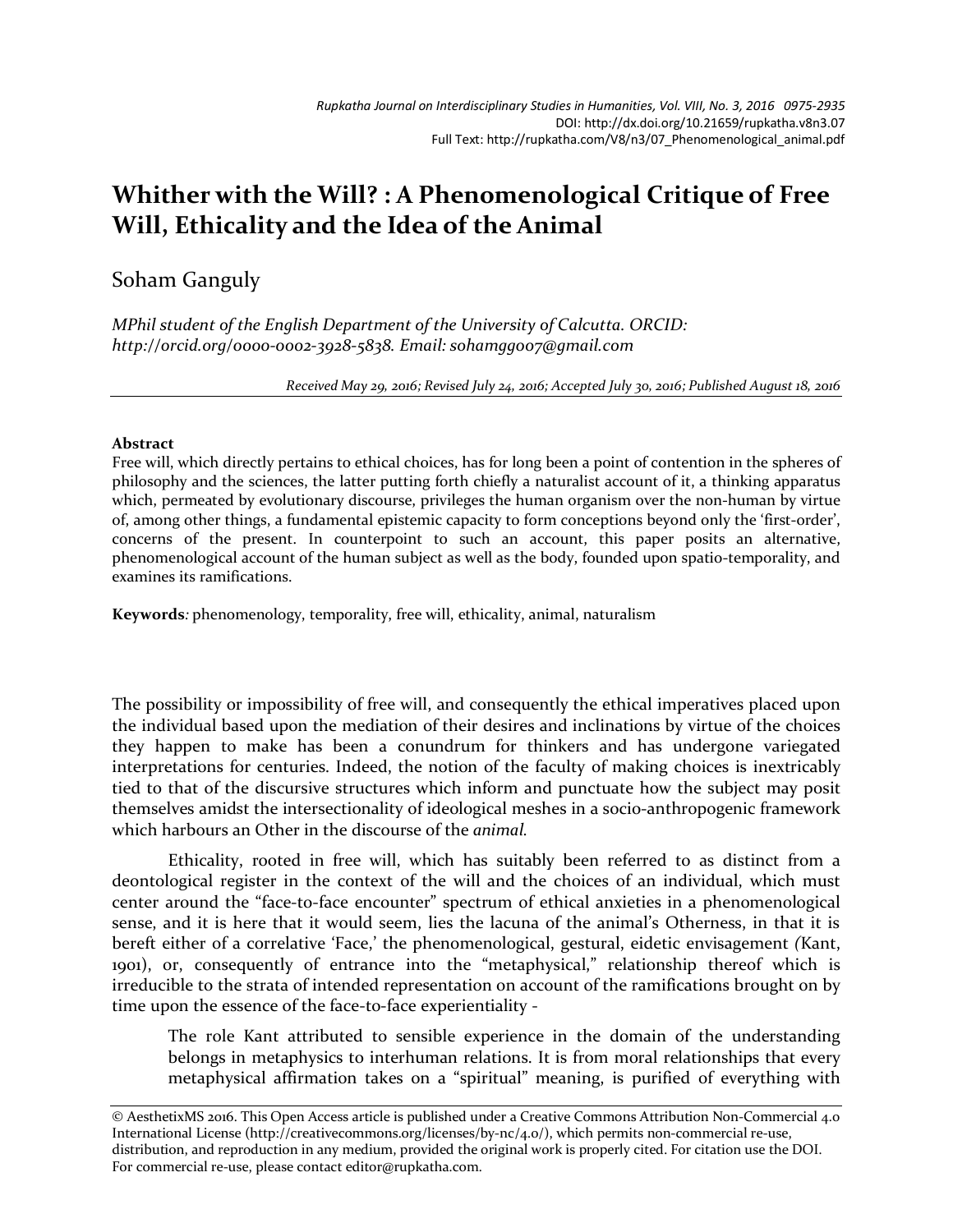which an imagination captive of things and victim of participation charges our concepts (Levinas, 1969, p.97).

But such an analysis of the ethical kernel inevitably brings to the fore the very anxieties which underpin the variegated reception of the presence or absence of free will in humans, treating us instead to the notion of there being certain kinds of freedom "worth wanting," and "compatible with determinism", and thus leaving us with only a frugal window of freedom, for "if there is indeterminacy in free will, on my view, it must come somewhere between the input and the output" (Kane, 1996, p.39). Does this betray an anxiety of anthropocentric representation in the face of the discourse of socio-ethical *possibles* charting the trajectory of the very representation of the human subject, which endeavours to escape the same effacement which it rather hegemonically accords even in naturalistic modes to the animal Other in order to sustain itself and shape its paradigms?

The shape of such a concept of the will leads to its conception within a sphere of limitations of perception and likewise, of the very ability to apprehend phenomenal structures, and the effacement of the animal in what is discursively conceived as the singularly human with respect to possibilities of ethical rendezvous may be traced to such a naturalistic, deterministic discourse, privileging perpetually the capacity of the human to evolutionarily have become a "long distance knower" (Dennett, 2003, p.44), as opposed to being merely chained to the immediacy of percept, desire, and, with miniscule indeterminacy, decision.

The naturalistic perception of the way in which free will works is consequently tied up with the idea that it "seeks to articulate just what it is that makes such beings 'human' according to a certain criterion – or self-understanding – of genuine personhood that sets them apart both from non-human animals and also from those among their conspecifics who fall short of humanity in that regard" (Norris, 2016, p.4). This is momentously achieved because "many animals appear to have the capacity for [. . .] 'first order desires,' [. . .] which are simply desires to do or not to do one thing or another. No animal other than man, however, appears to have a capacity for reflective self-evaluation that is manifested in the formation of second-order desires" (Frankfurt, 1971, p.8). On a simpler scale, one may go as far as to perceive free will as 'a power of acting or of not acting, according to the determination of the will," (Hume, 1937, p.163). Here, we may endeavour to understand personhood in the Kantian sense as well, as a principle obtained a priori, just as his moral framework is, an amalgam of the exertion and awareness of dignity and autonomy, with the attendant moral scope of choosing between right and wrong (Allison, 2011, p.62). But the sense of knowing things or possibilities at 'a distance,' in the future, beyond what is merely the present ground of experience, involves the possibility of formulations of such secondorder desires as its functional manifestation, as opposed to first-order desires which are summed up by Frankfurt by the phrase, "*A* wants to want to *X* " (1971, p.6), therefore building upon the usage of the gap or window provided betwixt desires and their eventual direction for the instrumentalization of the will. We may, by this minimalist account, extend the view of the *animal as one devoid of full existential agency* in the facets of deliberations upon a tangible past or even with a mind that can contemplate upon directed courses of action constructed upon any binding framework of moral sensibilities. Indeed, it is said of the faculty of animality from a physicalist standpoint that it primarily bases the locus of its actions around a "Need-to-know," basis for, "in general, nature operates on a version of the Need to Know Principle [. . .] Bison don't need to know that they are ungulates within the class Mammalia—there is nothing they could do with that information, being bison; the Brazilians didn't (yet) need to know much about the larger environment of which their intimately known jungle environment formed a part, but the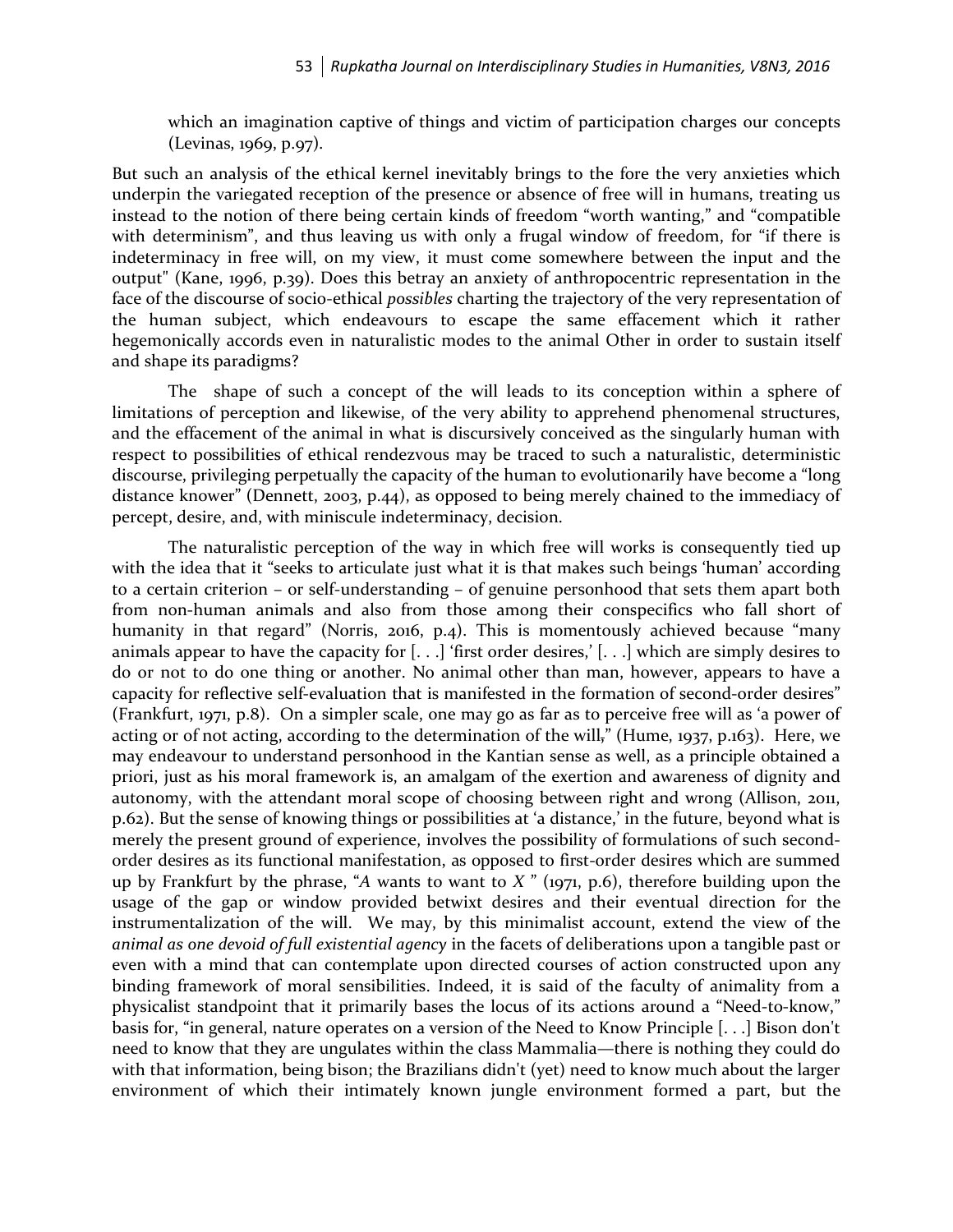Brazilians, being human beings, could almost effortlessly extend their epistemic horizons as soon as they needed to know" (Dennett, 2003, p.49).

Even earlier on, the animal constituted the hinterground of the inscription of the notionally Promethean discourse of the distinctly *human,* for it was deemed singular only for humans, in counterpoint to the faculty of the animal *qua* animal, to contemplate the future and thus, in abstraction, transcend the present-

"More highly potentialized consciousness, this abstract reflection of everything intuitive in the non-intuitive concepts of reason is the only thing that gives people the circumspection that so completely distinguishes their consciousness from that of animals and which makes their stay on earth turn out so differently from that of their irrational brothers. People surpass animals as much in power as in suffering. Animals live only in the present; humans, meanwhile, live simultaneously in the future and the past. Animals satisfy their momentary needs; people use ingenious arrangements to provide for the future, even for times they will never experience. Animals are completely at the mercy both of momentary impressions and the effects of intuitive motives; people are determined by abstract concepts independent of the present moment. As a result, people can carry out considered plans and act on maxims without reference to the circumstances and contingent impressions of the moment." (Schopenhauer, 1966, p.261).

The specious present can, however, serve as a counter-anthropo-chronometrism in that it is held to be "the prototype of all conceived times [. . .] the short duration of which we are immediately and incessantly sensible" (James, 1950, p.192). Considered in this light, the Kantian (1901) notions of delimited pluralism in spatiotemporality are in order:

"Space is no discursive [. . .] general conception of the relations of things, but a pure intuition. For, in the first place, we can only represent to ourselves one space, and, when we talk of divers spaces, we mean only parts of one and the same space. Moreover, these parts cannot antecede this one all-embracing space, as the component parts from which the aggregate can be made up, but can be cogitated only as existing in it. Space is essentially one, and multiplicity in it, consequently the general notion of spaces, of this or that space, depends solely upon limitations. Hence it follows that an *a priori* intuition (which is not empirical) lies at the root of all our conceptions of space." (p.52-53).

By that same token, limitations pertinent to the immediacy of intuition become the basis of temporal perception:

"The infinity of time signifies nothing more than that every determined quantity of time is possible only through limitations of one time lying at the foundation. Consequently, the original representation, time, must be given as unlimited. But as the determinate representation [. . .] can only be obtained by limitation, the complete representation of time must not be furnished by means of conceptions, for these contain only partial representations. Conceptions, on the contrary, must have immediate intuition for their basis." (Kant, 1901, p.59).

This, therefore necessitates the emergence of a framework that can readily apprehend, readily intuit, and accommodate the immediacy of ideation as well as limit such ontological experience within a non-thetic mode, which, by Webber's (2011) interpretation may be considered, in its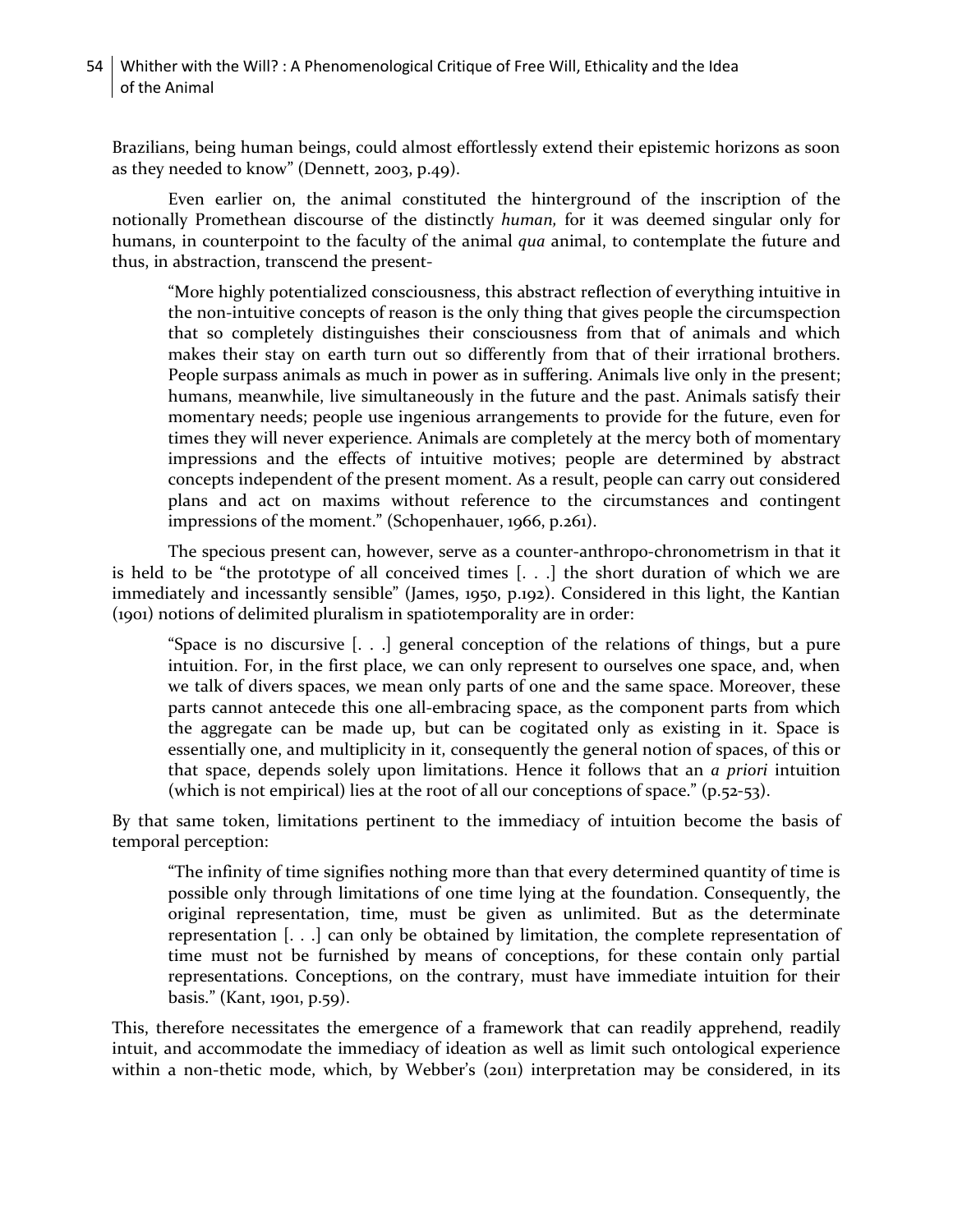primacy, analogous to the foregrounding of a somato-proprioceptic mould in order to answer to the demands placed upon the cognitive apparatus-

"In the first place, we cannot think of the kinaesthetic and proprioceptive system as gaining knowledge of truths about the condition of a body which leaves the question of the identity of the body open  $[\ldots]$  an idea of a world of objects and phenomena which can be perceived but which are not dependent on being perceived for their existence must be able to think of his perception of the world as being simultaneously due to his position in the world, and to the condition of the world at that position. The very idea of a perceivable, objective, spatial world brings with it the idea of the subject as being in the world, with the course of his perceptions due to his changing position in the world and to the more or less stable way the world is. The idea that there is an objective world and the idea that the subject is somewhere cannot be separated, and where he is is given by what he can perceive." (Evans, 1982, p.220-21).

This leads us to court the notion, therefore, of the bodied*, phenomenological apprehension of temporality.*

We may, hence, bring ourselves to understand how the very faculty of time, which was thought to be in counterpoint to the disposition of animalistic cogitations when it came to those of the 'human', thus bringing them onto the selfsame intuitive stratum of phenomena, which must, hence, fail to encourage an *a priori* Kantian construct of the human deontological modus of the intrinsic ethicality of deeds. As Kant writes in *The Critique of Practical Reason-* "We then see how it does not involve any contradiction to assert, on the one hand, that the will, in the phenomenal sphere – in visible action – is necessarily obedient to the law of nature, and, in so far, not free; and, on the other hand, that, as belonging to a thing in itself, it is not subject to that law, and, accordingly, is free." (1956, xx). Our judgment must, therefore, proceed from such a stratum as is dessicated and bereft of apodeictic certitude, or any plenary, inherent, ethico-normativist predilection. We are thrust into the realm of the phenomenon itself, from which we are to trace our ethical kernel, just as the discursive structures of the *animal* posit to us. Our situation in the specious present, a sliver of the intuiting self procured by the limitations placed upon us by the immediacy of conception, be it for space or for time, must situate us in the very midst of the world of phenomenal *possible*s of the For-Itself from which we can judge the extent of the Freedom of the will. Our judgment is to be founded upon appearances of phenomena themselves:

"Essence, as the principle of the series, is definitely only the concatenation of appearances; that is, itself an appearance [. . .] The phenomenal being manifests itself; it manifests its essence as well as its existence, and it is nothing but the well connected series of its manifestations." (Sartre, 1956, p. xvi).

Negation causes *distance*, it furnishes us with the split between the Being-in-Itself and the Being-For-Itself, and yet is, in turn, the relation between them, and the same goes for human reality, distances brought about by the entrance of negation into Being, be it cogitative or perceptual, also functioning as the manner of relation between them-

"We will willingly admit with Heidegger that "human reality" is "remote-from-itself;" that is, that it rises in the world as that which creates distances and at the same time causes them to be removed (*entfernend*). But this remoteness-from-self, even if it is the necessary condition in order that there may *be* remoteness in general, envelops remoteness in itself as the negative structure which must be surmounted. It will be useless to attempt to reduce distance to the simple result of a measurement. [. . .] Negation is the cement which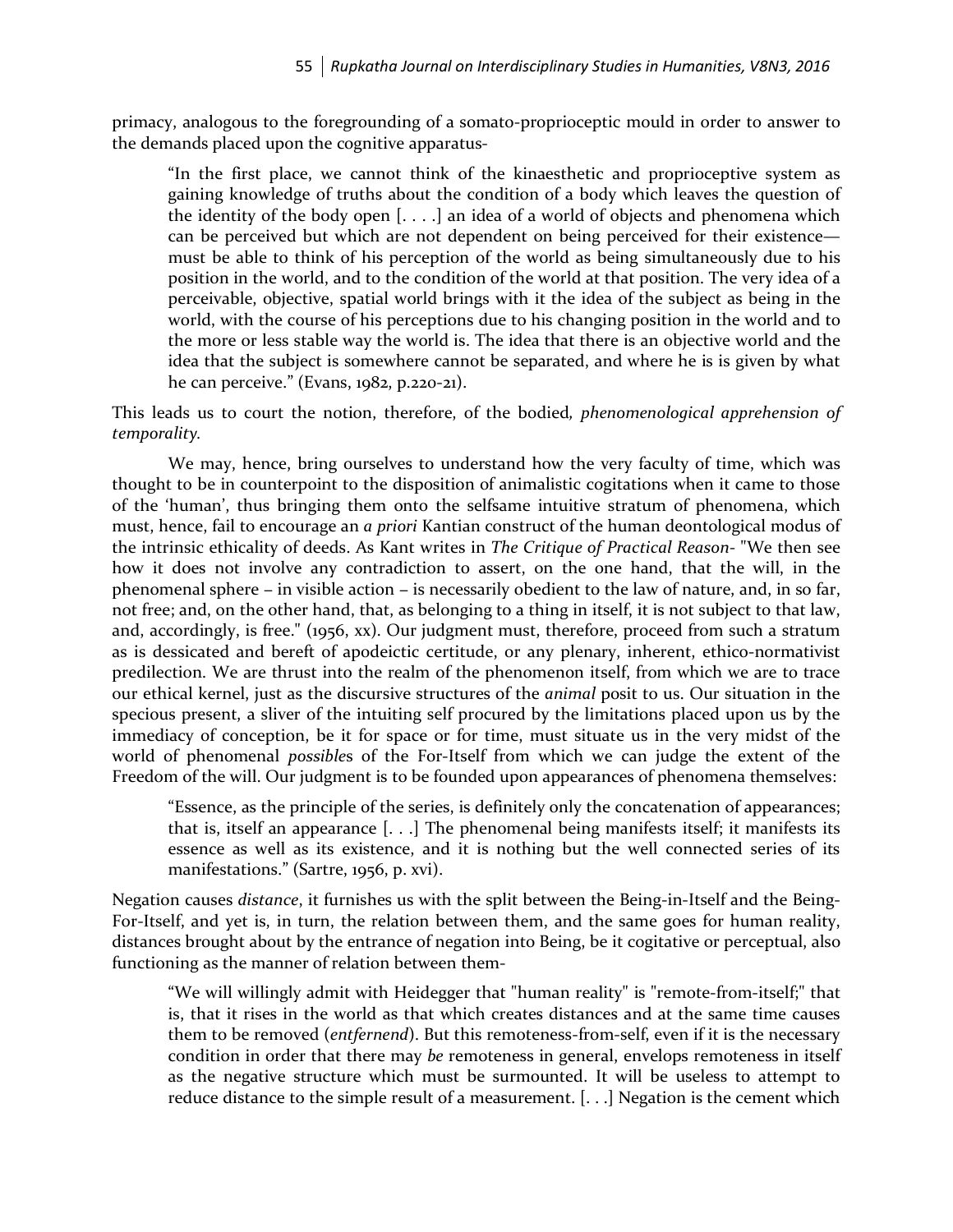realizes this unity. It defines precisely the immediate relation which connects these two points and which presents them to intuition as the indissoluble unity of the distance." (Sartre, 1956, p.325).

The For-Itself's relation of negation with the In-Itself makes it strive always to be what it is not and not be what it is, and it is because of that that it must formulate *projects* for itself to keep up the relation of negation, necessitating its exertions of will and composing for itself its own continual passage through phenomenal reality.

The world of the For-Itself is one in which there are only appearances, wherein each appearance is supported only by its own being, rather than having anything, so to say, behind it. This gives us a field of percepts and interactive elements where we can perceive, thus, insofar as we are constituted, made possible and also consequently held to be integrally limited by the body, and it is from this groundwork of the primacy of the body when it comes to relations with percepts that our consciousness must thus be directed towards the Other. The lucid distinction betwixt the Being-in-Itself and the Being-For-Itself is problematised by the Body as opposed to the general Facticity, considering that the For-Itself's inherent conatus of being what it is not and not being what it is must have the concept of the Body wedged in between these two, inducing the nonlinearity of their schism, bringing the precognitive, pre-reflective strata to interact with the domains of the distilled For-Itself in its Facticity, perceived by Sartre (1956), as a general limitation or mitigation posited against the freedom of wishes and representation-

"We are free when the final term by which we make known to ourselves what we are is an end; that is, not a real existent like that which in the supposition which we have made could fulfill our wish, but an object which does not yet exist. But consequently this *end*  can be transcendent only if it is separated from us at the same time that it is accessible. Only an ensemble of real existents can separate us from this end-in the same way that this end can be conceived only as a state to-come of the real existents which separate me from it. It is nothing but the outline of an order of existents -that is, a series of dispositions to be assumed by existents on the foundation of their actual relations. By the internal negation, in fact, the for-itself illuminates the existents in their mutual relations by means of the end which it posits, and it projects this end in terms of the determinations which it apprehends in the existent." (p. 412).

This brings us to the veritable commingling of the bodily instrumentalization of the world with the layers of cogitational and ideational functionality. This is because, as we may derive from Kant's (1901) ratiocination, "intuition with us never can be other than sensuous, that is, it contains only the mode in which we are affected by objects" (p.58). Whereas we discover that "the faculty of thinking the object of sensuous intuition is the understanding. Neither of these faculties has a preference over the other" (p.61). We are led to the notion, consequentially, that "without the sensuous faculty no object would be given to us, and without the understanding no object would be thought" (p.61). The two faculties are seen to be inextricably tied to each other, for "thoughts without content are void; intuitions without conceptions, blind" (p.61).

It is this bind that brings Merleau-Ponty's (1968) conception of the Body into the equation, for while consciousness may be directed at phenomena-

"I can therefore take my place, through the medium of my body as the potential source of a certain number of familiar actions, in my environment conceived as a set of *manipulanda* and without, moreover, envisaging my body or my surrounding as objects in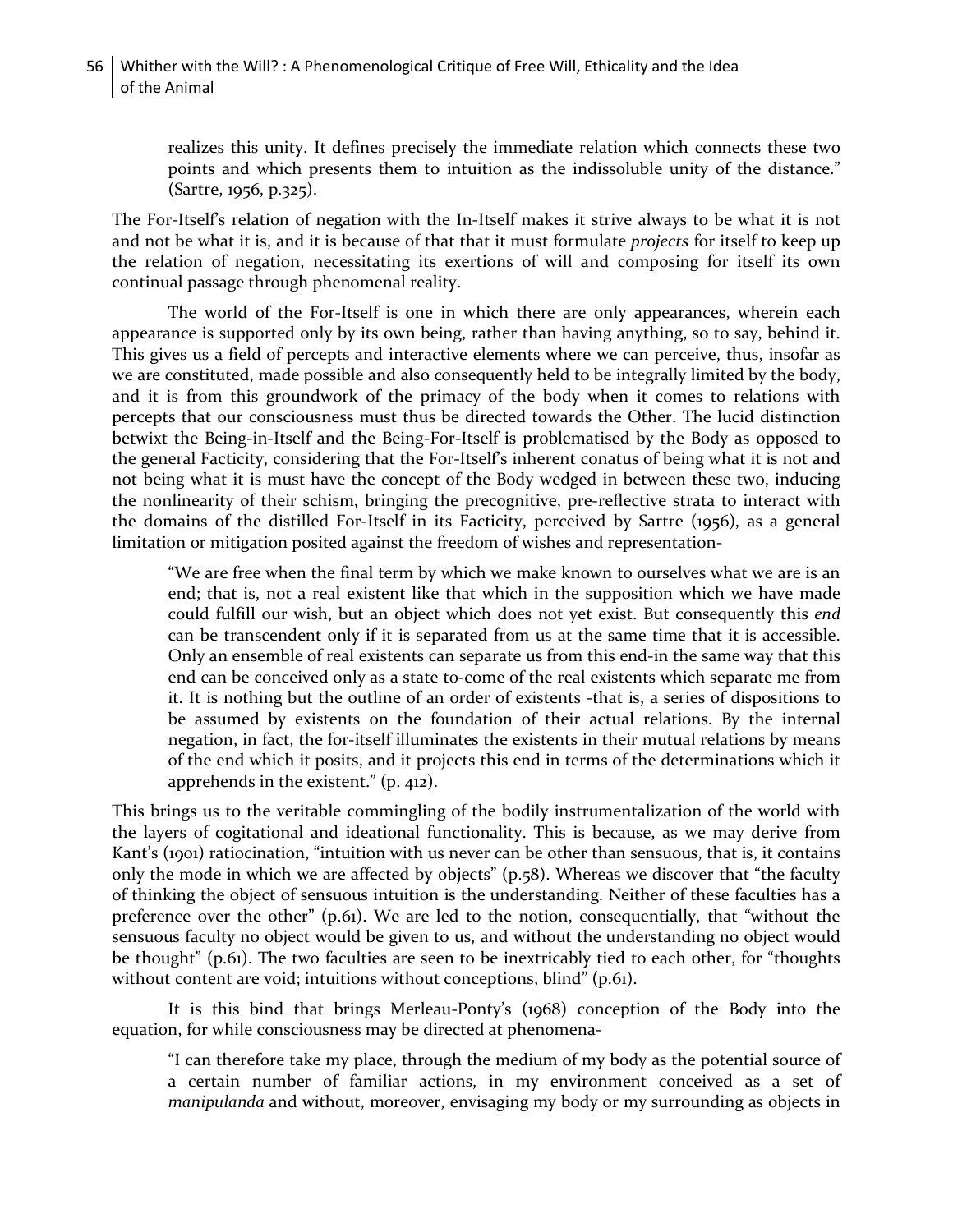the Kantian sense, that is, as systems of qualities linked by some intelligible law, as transparent entities, free from any attachment to a specific place or time, and ready to be named or at least pointed out. There is my arm seen as sustaining familiar acts, my body as giving rise to determinate action having a field or scope known to me in advance, [. . .] the world as a pure spectacle into which I am not absorbed [. . .] even though it cannot be conveyed by a description or even by the mute reference of a gesture." (p. 274).

Furthermore, in his conception of space, Merleau-Ponty (1968) incorporates the conditions of bodily space, resultantly, so as to aver that:

"When I say that an object is *on* a table, I always mentally put myself either in the table or in the object, and I apply to them a category which theoretically fits the relationship of my body to external objects. Stripped of this anthropological association, the word *on* is indistinguishable from the word 'under' or the word 'beside'. Even if the universal form of space is that without which there would be for us no bodily space, it is not that by which there is one. Even if the form is not the *setting in which*, but the *means whereby* the content is posited, it is not the sufficient means of this act of positing as far as bodily space is concerned, and to this extent the bodily content remains, in relation to it, something opaque, fortuitous and unintelligible." (p.319).

The locus of directed consciousness is thus subject immensely to the integration of the Body, bridging the world of "brute existents" (Heidegger, 1962), and that of the For-Itself's "projects", both immediate and distant, and hence, again, according to Merleau-Ponty, (1968):

"But can we pretend to discover no distinctive meaning in the words 'on', 'under', 'beside', or in the dimensions of orientated space? Even if analysis discovers in all these relationships the universal relation of externality, the self-evidentness of top and bottom, right and left, for the person who has his being in space, [. . .] The relationships between the two spaces would therefore be as follows: as soon as I try to posit bodily space or bring out its meaning I find nothing in it but intelligible space. But at the same time this intelligible space is not extracted from orientated space, it is merely its explicit expression, and, when separated from that root has no meaning whatsoever. The truth is that homogeneous space can convey the meaning of orientated space only because it is from the latter that it has received that meaning. In so far as the content can be really subsumed under the form and can appear as the content *of* that form, it is because the form is accessible only through the content. Bodily space can really become a fragment of objective space only if within its individuality as bodily space it contains the dialectical ferment to transform it into universal space [. . .] the point-horizon structure is the foundation of space. The horizon or background would not extend beyond the figure or round about it, unless they partook of the same kind of being as the figure, and unless they could be converted into points by a transference of the gaze." (p. 351).

The project of a certain For-Itself, when considered in this light, is seen to be the totality of the outcomes of both its manifestations in the fields of space, and time as well, because the interpretation of temporality must occupy a central point of contention in the counter-discourse of the distinctly *human* by virtue of pitting the layers of the *human* with those of the corporeal as opposed to the wholly ideational, the bodied, the incessant grappling with the 'blind' animality latent within the physicalist account of the multicellular, the embodied encounters with 'bruteexistence'. Our own temporalization is the causal factor in the ethical relations that are forged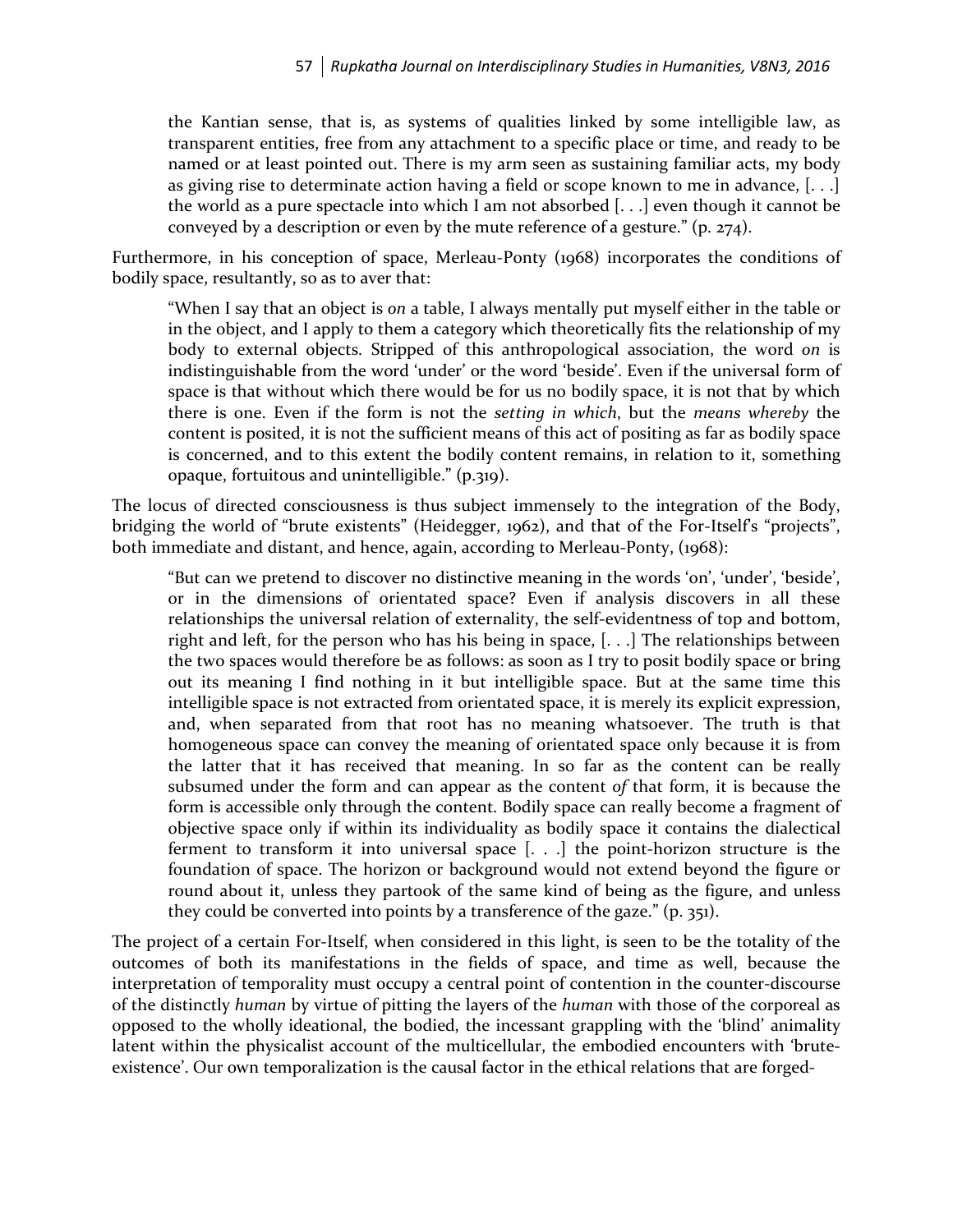"I do not form a mental picture of my day, it weighs upon me with all its weight, it is still there, and though I may not recall any detail of it, I have the impending power to do so, I still 'have it in hand' [. . .] my world is carried forward by lines of intentionality which trace out in advance at least the style of what is to come (although we are always on the watch, perhaps to the day of our death, for the appearance of *something else*)." (Merleau-Ponty, 1968, p.366).

As Merleau-Ponty (1968), further elucidates, our own measure of traversing the domain of time is therefore in a bodied manner of progression by virtue of "protentions and retentions," (p.352) which are "the intentionalities which anchor me to an environment. They do not run from a central *I*, but from my perceptual field itself, so to speak, which draws along in its wake its own horizon of retentions, and bites into the future with its protections" (p.352).

And this is the point from which ethicality must spring forth, a wholly phenomenal plane charted by the insistence of the body:

"The corporeity of the will must be understood on the basis of this ambiguity of voluntary power, exposing itself to the others in its centripetal movement of egoism. The body is its ontological regime, and not an object. The body [. . .] conveys the entry of the I into the calculations of the Other." (Levinas, 1969, p.202).

This becomes clearer in the exposition of the idea of what constitutes our goodness, our ethical bridge with the Other via the Face, because "Goodness consists in taking up a position in being such that the Other counts more than myself. Goodness thus involves the possibility for the I that is exposed to the alienation of its powers by death to not be for death" (Levinas, 1969, p.137); thus the For-Itself must temporalize itself in the interests of the Other as opposed to merely its own temporalization, must be 'for the Other,' rather than merely direct its conscious will towards a perpetual temporal progression of being what it is not and not being what it is until, as Sartre (1956) says, "eternity," which "changes us into ourselves," should make it a plenary Being-in-Itself, and render it phenomenally homogeneous with the Past. The ethical 'good', according to Moore (1903), cannot be likened to "Hedonistic attainment," or any derived from a "naturalistic fallacy," a broad idea including the notion that ethical goodness ultimately supervenes upon a tangible base, either utilitarian or otherwise, for one may inquire and infer that:

"Is there any sense in which a thing can be an ultimate rational end for one person and not for another? By ultimate must be meant at least that the end is good-in-itself— good in our *undefinable*(my emphasis) sense; and by rational, at least, that it is truly good. That a thing should be an ultimate rational end means, then, that it is truly good in itself; and that it is truly good in itself means that it is a part of Universal Good [. . .] the Egoist's happiness must *either* be good in itself, and so a part of Universal Good, *or else* it cannot be good in itself at all: there is no escaping this dilemma." (p. 94).

We are hence led to the idea of the inexplicable good, which is not derived from statements of facts whether it be in relation to a naturalistic, empirical or even calculably epistemic basis. Both the freedom of our will, and our ethics, must involve encounters on the level of phenomenal upsurges and appearances as opposed to any frame of ethicality hinged to a narrow window amidst a physicalist framework to permit and perpetuate deontological epistemic ethico-legal structures.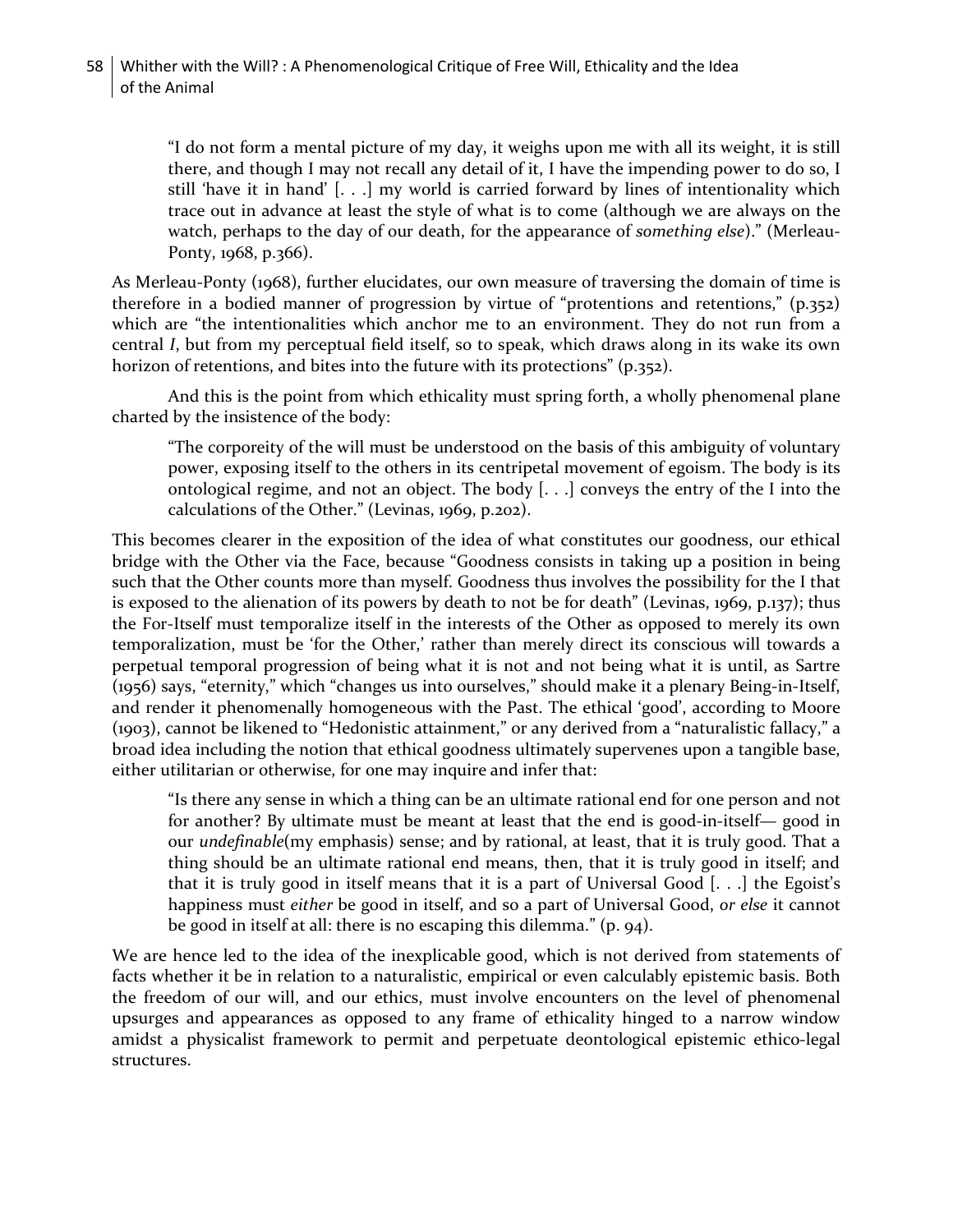It is with this end in mind, hence, that we are led to seek the foci of ethicality in the incidence of the Other, moreover, demanding the presence of the Other from which the "Face-toface relationship," must stem, doubly bringing us to the contemplation of a framework where proximity of perception, embodied, plays a major role in the bringing forth of agency-regard towards the being of the Other, for "sometimes, persons want to escape the ethical pressure of the choice they face concerning agency-regard. Yet they cannot escape the ethical pressure except by escaping the choice itself, and they cannot escape the choice so long as they recognize other persons as such. This may lead—and historically has led—some persons to deny the personhood of other persons" (Rovane, 1998, p.162), and the same may be true of animals. A deflation of the spatiotemporal supremacy asserted over the body of notions that constitute the image of what it is to be *animal* as distinct from the signification of humanity, therefore, leads us, in its consequential ramifications, to the heart of the problem of the ontological positionality of the human considered in relation to the animal-

"In what sense of the neighbor [. . .] should I say that I am close or near to the animal and that I am (following) it, and in what type or order of pressure? Being-with it in the sense of being-close-to-it? Being-alongside-it? Being-after-it? Being-after-it in the sense of the hunt, training, or taming, or being-after-it in the sense of a succession or inheritance? In all cases, if I am (following) after it, the animal therefore comes before me, earlier than me (*früher* is Kant's word regarding the animal [. . .] ). The animal is there before me, there close to me, there in front of me-I who am (following) after it. And also, therefore, since it is before me, it is behind me. It surrounds me. And from the vantage of this being-therebefore-me it can allow itself to be looked at, [. . .] it can look at me." (Derrida, 2016, p.16).

The perceptive phenomenal apparatus can only derive from the location of the conscious individual within the seat of embodiment which serves as the originary site for the projects of its For-Itself-

"For the question is, how does the soul know this space, its own body's, which it extends toward things, this primary *here* from which all the *there's* will come? This space [. . .] is the place of the body the soul calls "mine," a place the soul inhabits. [. . .] The soul thinks with reference to the body, not with reference to itself, and space, or exterior distance, is stipulated as well within the natural pact that unites them." (Merleau-Ponty, 1964, p.229).

Thus, this necessitates conceiving of a broader concept of the freedom of the will, and the ontoepistemic limits which are observed to comprise a temporal root of phenomenological coexistence of the human and the animal, if we are yet to go by that distinction, inevitably problematizes the denial of the Face to the *animal.* Ethicality, a relation which may be pondered in terms of the proximity of the human to the animal in the face-to-face encounter, shall, in turn call upon a wider spectrum of free will to address it, for ethical choices, of themselves, may be thought to proceed from a position considerably less deterministic than that of the physicalist.

## **References**

Allison, Henry (2011). *Kant's Groundwork for the Metaphysics of Morals: A Commentary*. Oxford: Oxford University Press

Dennett, D. (2003). *Freedom Evolves*. New York: Viking.